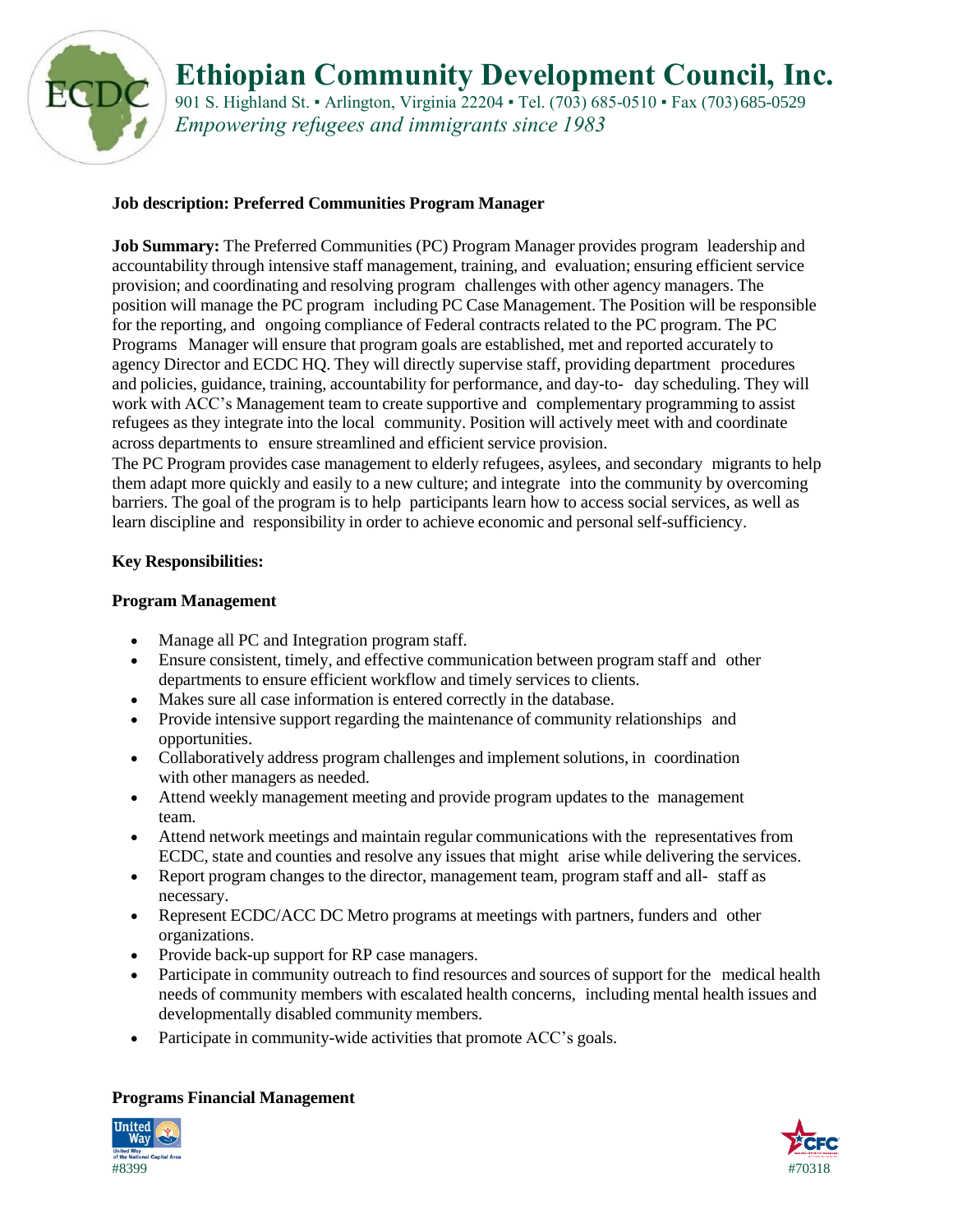

901 S. Highland St. • Arlington, Virginia 22204 • Tel. (703) 685-0510 • Fax (703) 685-0529 *Empowering refugees and immigrants since 1983*

- Manage the non-personnel sections of program budgets.
- Reviews and authorizes expense fund requests and program expenditures
- Maintains and balances petty cash fund for office.
- Ensures that all transactions comply with ECDC financial policies and procedures.
- Provides data systems training and support to staff and interns.

#### **Programs Staff Management**

- Direct management, guidance and coaching of PC Case Managers
- Coordinate or provide coverage to the staff during their absence to avoid a vacuum in service delivery to the client.
- Ensures staff accountability, including:
- Coordinate with agency Director to hire and terminate staff members.
- Address personnel concerns in accordance with ECDC Personnel Practices.
- Manage staff schedules, ensuring efficient use of time.
- Create staff training for program areas; provide new staff training on program
- •

EC

- goals, best practices, protocols, procedures, policies, and ECDC/ACC DC Metro workflow.
- Coordinate weekly program staff meetings and assist with monthly all-staff meeting.
- Consult with direct service staff on case management strategies for complex cases.
- Hold weekly meetings with staff and report on ongoing service delivery, outcomes and escalate issues.

#### **Programs Monitoring, Evaluation and Reporting**

- According to the auditing plan, audit PC case files to ensure service provision and documentation quality and compliance.
- Review service documentation in the database and provide feedback to the program staff to ensure ongoing compliance and the highest quality service provision.
- Monitor program compliance and success on a monthly basis, and as deemed necessary.
- Ensures contract compliance including service provision and documentation are completed within required time frames.
- Ensure data integrity and accuracy.
- Complete PC program reports as required by the State and Federal government and other funders.
- Perform other tasks as assigned by supervisor.

**Supervision Exercised.** This position will have supervision responsibilities of staff, including helping with interviewing, and training employees, volunteers and interns; planning, assigning, and directing work; rewarding and disciplining employees; addressing complaints; and resolving problems.

## **Education, Experience, Knowledge, Skills and Abilities:**

- Commitment to ECDC/ACC's mission.
- Master's degree in nonprofit management, Management, Social work or International Studies



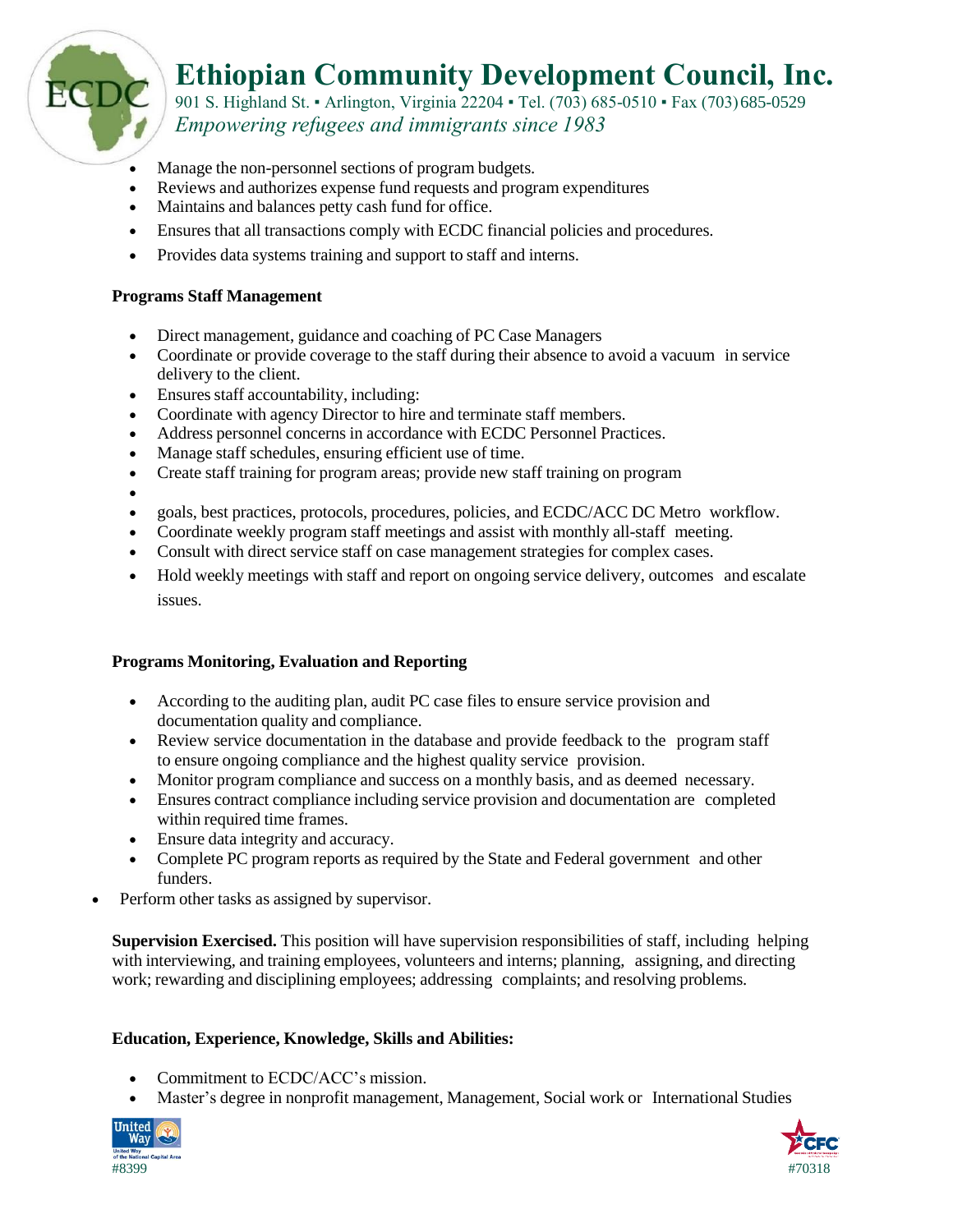

901 S. Highland St. • Arlington, Virginia 22204 • Tel. (703) 685-0510 • Fax (703) 685-0529 *Empowering refugees and immigrants since 1983*

preferred; may substitute appropriate professional experience.

- Three to four (3-4) years progressive work experience with social programs/direct service delivery to clients in a cross-cultural environment. Experience with a community-based organization preferred.
- Minimum two (2) years management experience in resettlement, including staff management, program development, financial management, monitoring, evaluation, and advocacy experience.
- Coalition-building skills and ability to communicate and work effectively with a variety of stakeholders. Demonstrated ability to develop and nurture teams.
- Excellent and effective written and verbal communication skills.
- Proven people management and leadership skills.
- Ability to train and mentor staff.

EC

- Accuracy and attention to detail in written work.
- Demonstrated computer skills; ability to use Microsoft Office and Google Applications, required.
- Experience working with refugees or other diverse populations.
- Excellent interpersonal skills; ability to work successfully with integrity in a cross- cultural environment and with limited English speaking clients.
- Ability to set priorities, manage time, and meet deadlines effectively; and to be flexible and work well under pressure in a fast-paced team environment.
- Background check and clean driving record.
- Proof of eligibility to work in the United States.

**Licenses/Certifications:** Must have a driver's license and good driving record.

**Physical Demands:** Moderate physical activity, which includes standing, sitting, lifting and/or walking. Ability to see within normal parameters. Ability to hear within normal parameters. Requires local travel to meetings. Ability to maintain emotional control under stress.

**Environmental Factors:** Work is primarily indoors in a climate-controlled building.

**Contact with Others:** Position involves regular contact with resettlement network affiliates; local, state, and federal government agency employees, private sector organizations, ECDC/ACC staff and community members.

**Other Information:** All employees are expected to comply with ECDC's employment policies while carrying out their work. The range of responsibilities outlined above may change from time to time to reflect the changing needs of the organization.

**Confidentiality:** All employees are required to work in a confidential manner in all aspects of their work.

**Proof of Eligibility to Work in the United States**: All employees must submit proof of identity and their legal authorization to work in the United States. (If a prospective employee fails to submit this proof of work authorization, federal law prohibits ECDC from hiring the person.)

## **ECDC is an equal opportunity employer.**